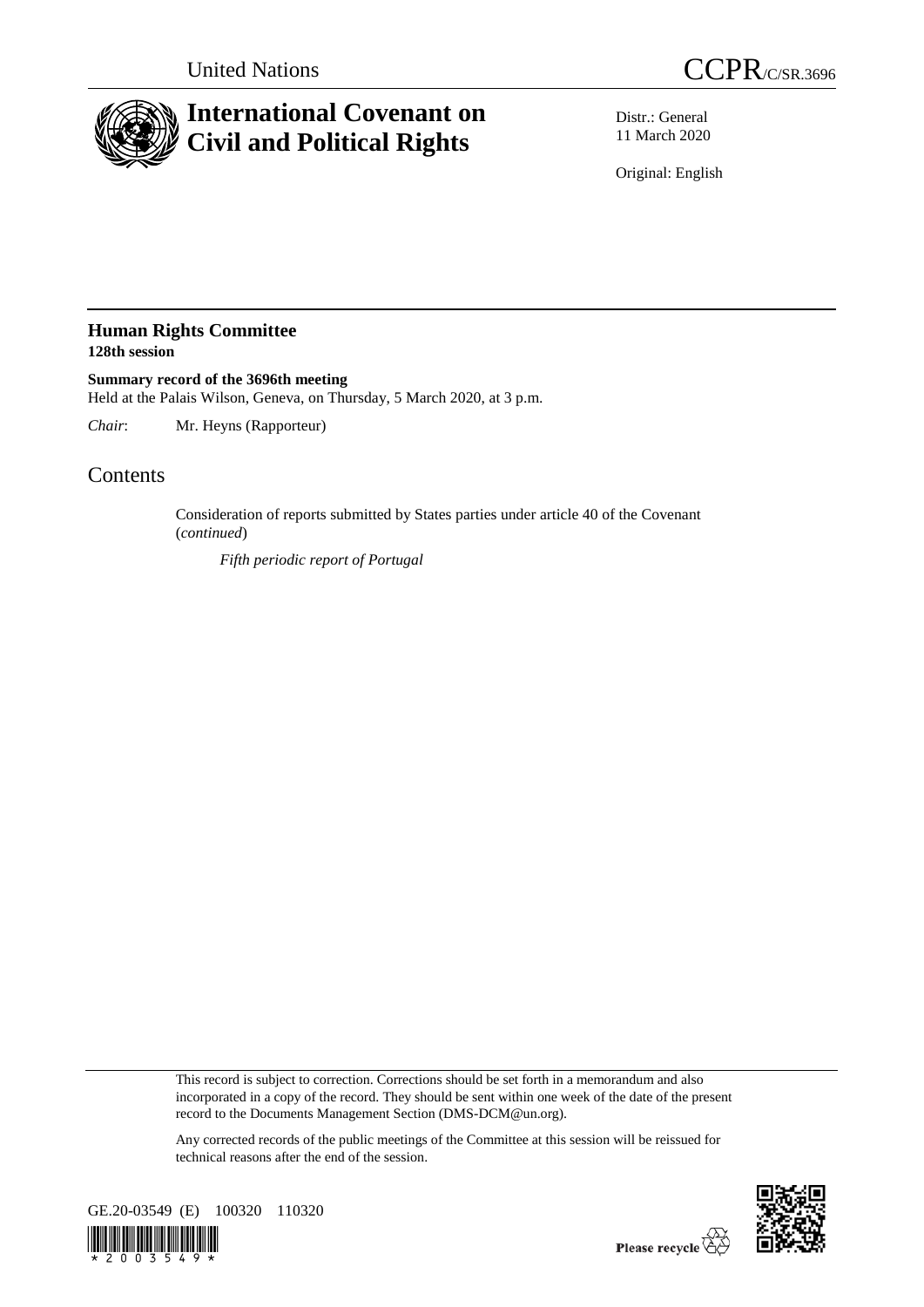*Mr. Heyns (Rapporteur) took the Chair.*

*The meeting was called to order at 3 p.m.*

**Consideration of reports submitted by States parties under article 40 of the Covenant**  (*continued*)

*Fifth periodic report of Portugal* [\(CCPR/C/PRT/5;](https://undocs.org/en/CCPR/C/PRT/5) [CCPR/C/PRT/Q/5;](https://undocs.org/en/CCPR/C/PRT/Q/5) and [CCPR/C/PRT/RQ/5\)](https://undocs.org/en/CCPR/C/PRT/RQ/5)

1. *At the invitation of the Chair, the delegation of Portugal took places at the Committee table.* 

2. **Ms. Melo e Castro** (Portugal) said that the fifth periodic report of Portugal [\(CCPR/C/PRT/5\)](https://undocs.org/en/CCPR/C/PRT/5) had been prepared by the National Committee for Human Rights, a mechanism that had been established in 2010 further to a commitment made by Portugal during its universal periodic review before the Human Rights Council. The National Committee was an interministerial body in which the Office of the Ombudsman and the Public Prosecution Service participated as observers. Non-governmental organizations (NGOs) and civil society organizations were involved in the human rights reporting process and were routinely consulted by the Government during the preparation of national human rights reports.

3. **Mr. Lopes da Mota** (Portugal) said that his country was deeply committed to the ideal of a society whose members fully enjoyed their freedom and their civil and political rights. The Portuguese Republic was founded upon the dignity of the human person, as proclaimed in article 1 of the Constitution. Since the restoration of democracy in 1975, Portugal had been steadfast in its efforts to strengthen and guarantee human rights; it was for that reason that it had ratified the Covenant and many other core human rights treaties, most recently the International Convention on the Protection of All Persons from Enforced Disappearance.

4. The Government considered that respect for human rights should begin with universal access to education. A national civics education strategy was in place, and all schools taught their students about human rights. Early school abandonment was a major challenge in Portugal, and several initiatives had been launched to address the problem, including the National Roma Communities Integration Strategy 2013–2020.

5. Portugal had invested heavily in human rights training for the members of its security forces and services and had put in place an oversight system comprising various internal and external mechanisms to prevent police brutality and abuse of authority. All security forces and services had their own disciplinary bodies, while the Inspectorate-General of Home Affairs carried out auditing, inspection and monitoring functions. If the Inspectorate-General detected prima facie evidence of a crime, it was obliged to inform the Public Prosecution Service, which would institute criminal proceedings. In serious cases, law enforcement officers would be immediately suspended from duty pending a judgment.

6. The Government had recently adopted regulations on the material conditions of detention in police facilities and on procedures for the inspection and monitoring of immigration detention facilities. Special attention was paid to the inspection of detention facilities and, between 2012 and 2019, 457 unannounced inspections of police premises had been carried out. Unannounced visits to immigration detention facilities had also been conducted.

7. Discrimination and incitement to hatred and violence were criminal offences under Portuguese law and carried penalties ranging from 6 months' to 8 years' imprisonment. In 2017, the Assembly of the Republic had unanimously passed a new law to combat racial and ethnic discrimination that extended the prohibited grounds of discrimination to include ancestry and territory of origin and introduced the concepts of multiple discrimination and discrimination by association. The Commission for Equality and Against Racial Discrimination strived to increase public awareness of discrimination and to ensure that victims were able to file complaints.

8. A number of steps had been taken to combat domestic and gender-based violence and to heighten awareness of those problems. Law enforcement authorities were required to take protective measures on behalf of victims as quickly as possible and in any event within a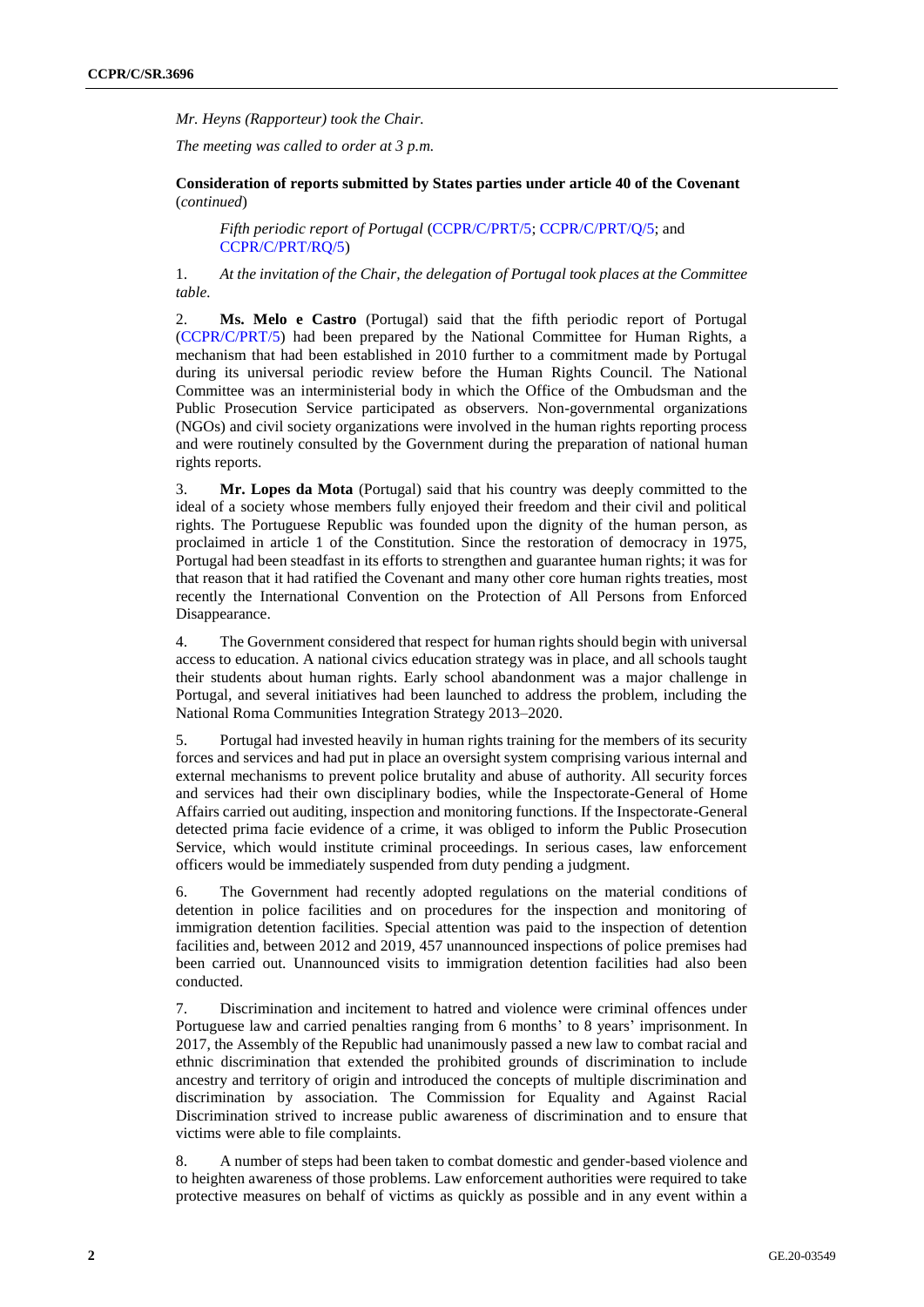maximum of 72 hours. Once a case had been identified, the courts applied coercive measures within 48 hours, which might include the removal of the aggressor from the home or electronic monitoring. The National Strategy for Equality and Non-Discrimination 2018– 2030 included a plan of action to prevent and combat violence against women and domestic violence. Protection mechanisms for victims included the National Support Network for Victims of Domestic Violence, an online complaints system and a free emergency helpline that was available 24 hours a day, 7 days a week. A rehabilitation programme for perpetrators of domestic violence had worked with 2,400 individuals since 2014. Female genital mutilation, harassment and forced marriage were all criminal offences.

9. In 2019, the Assembly of the Republic had amended the Parity Act to increase the minimum requirement for the representation of women and men in political and public decision-making positions from 33 per cent to 40 per cent each. The Government was fully committed to promoting the rights of women and to eliminating discrimination against them, especially in the areas of equal opportunities, labour market access and wage equality. Data from the Barometer on Remuneration Differentials between Women and Men suggested that the gender pay gap had narrowed since 2015. In 2019, Portugal had become a member of the Equal Pay International Coalition.

10. Recent legislation had provided for the elimination of weekend prison sentences and permitted offenders to serve sentences of less than 2 years' imprisonment under house arrest, which was enforced by electronic monitoring. The measure had allowed about 2,000 people to leave the prison system, thereby helping to reduce the overall prison population. The proportion of remand prisoners had been brought down to about 18 per cent of the total, well below the European average. The Government had recommended implementation of the United Nations Standard Minimum Rules for the Treatment of Prisoners (the Nelson Mandela Rules) in relation to the use of disciplinary cells; accordingly, prisoners were not to be kept in such cells for more than 15 consecutive days, and they had the right to a medical check-up and to two hours of outdoor activity every day. Under the Ministry of Justice multiyear strategy for upgrading and modernizing the prison system, two new prisons were to be built and eight obsolete ones, including one in Lisbon, were to be closed. Since 2017, the Government had spent  $\epsilon$ 11.3 million on improving prison infrastructure and sanitation.

11. Portugal was strongly committed to upholding the right to health for all persons and to combating all forms of discrimination and stigma in the provision of health care. Since 1979 the National Health Service had provided free universal care, and constant improvements in the coverage and quality of services had made a huge impact on health indicators. Between 2017 and 2019, the Government had more than doubled its spending on health care in the prison system, and the law had been amended so that prisoners could be transferred to civilian hospitals to receive specialist psychiatric treatment. A new health-care model for prisoners sought to provide critical care to patients with viral hepatitis and HIV and to diagnose and treat prisoners with chronic hepatitis C with a view to eradicating the disease from prisons by 2020.

12. Portugal had played an important role in resettling and hosting persons in need of international protection, both in the context of the European Union relocation programme and under ad hoc arrangements to resettle migrants rescued from boats in the Mediterranean Sea. Unaccompanied minors under the age of 16 years were not housed in immigration detention facilities, while those aged 16 and 17 were kept there only for a maximum of seven days, provided it was in their best interest, and the Public Prosecution Service and the competent family court were informed of the situation. The Government had entrusted the Portuguese Refugee Council – an NGO – with the important role of providing refugees with legal advice and support; the Council also participated in international protection procedures. The National Health Service provided health care for foreign nationals, including migrants, on the same terms as it did for Portuguese nationals. Other efforts included the implementation of the National Action Plan to Prevent and Combat Trafficking in Human Beings 2018–2021, which was the fourth of its kind, and the preparation of the National Implementation Plan for the Global Compact for Safe, Orderly and Regular Migration. The Government was certain that, with the help of such initiatives, migrants and refugees, especially children and young people, would be able to integrate into society and eventually become Portuguese citizens.

13. Recognizing that the emergence of new forms of work presented a challenge in terms of labour conditions and the social protection of workers, the Government had sought to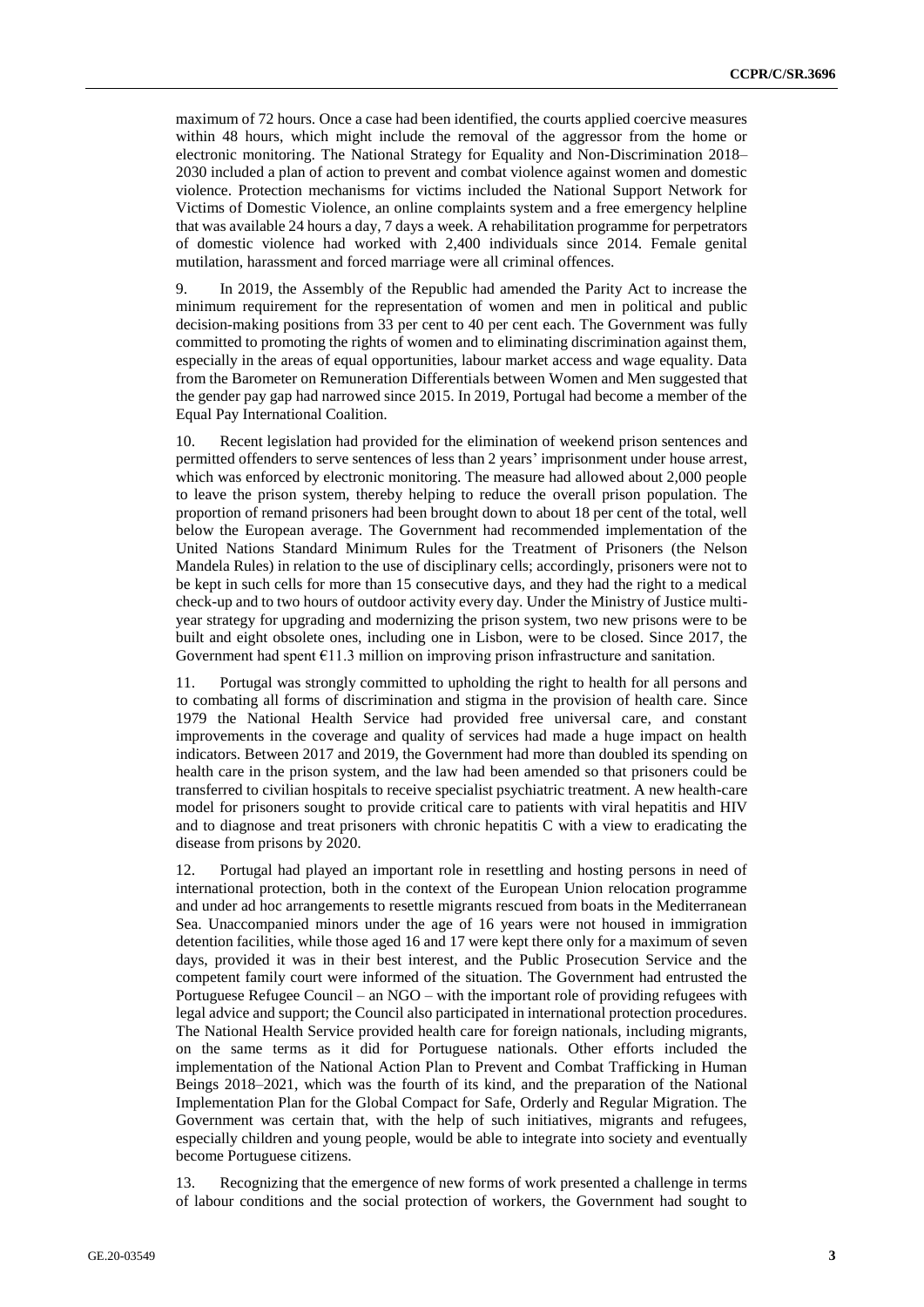amend the Labour Code and other laws to meet that challenge. It was also pursuing the National Strategy for the Integration of Homeless People 2017–2023, whose accompanying action plan had a €131 million budget for housing, assistance and vocational training for homeless people. Through those and many other legislative, administrative, judicial and political measures, the Government sought to improve its implementation of the Covenant and to promote and uphold respect for the highest human rights standards.

14. **Ms. Pazartzis**, noting that the State party had provided examples of cases in which the domestic courts had referred to Covenant provisions, said that she would welcome clarification concerning the judgment of the Supreme Court of Justice of 30 October 2010 relating to the right of appeal in criminal matters. It was her understanding that the Court had held that, although the Covenant had legal effect in the country by virtue of article 8 of the Constitution, it was not directly applicable by courts of law. She was interested to know what steps had been taken to disseminate the Covenant and its Optional Protocol among the judiciary, law enforcement officials and the public. She would be grateful for further details on the participation of civil society in the preparation of the report, given that some organizations had said that their involvement had not been as extensive as they had expected. She also wondered what procedures were in place for the implementation of the recommendations made by the Committee in its concluding observations.

15. Recalling that the Committee had previously voiced concern about the State party's procedures for the implementation of the Committee's Views in respect of the communication *Correia de Matos v. Portugal*, she would appreciate information concerning the effective remedies that were available to individuals once the Committee had found a violation of their Covenant rights. While she understood that Portuguese law provided for the implementation of judgments handed down by the European Court of Human Rights, it was unclear what procedures were in place to ensure the fulfilment of international obligations arising from the Covenant.

16. The Committee noted that the Office of the Ombudsman – the national human rights institution – had been accredited with A status by the Global Alliance of National Human Rights Institutions and had been designated the national preventive mechanism under the Optional Protocol to the Convention against Torture and Other Cruel, Inhuman or Degrading Treatment or Punishment. However, since the Office had claimed that its resources were insufficient, she wondered whether the Government considered that the annual budget allocation of  $\epsilon$ 5 million allowed the Office to effectively discharge all of its duties. Information might also be provided on the process of selecting the Ombudsman and on provisions or criteria for the removal of members of the Cabinet of the Ombudsman.

17. **Mr. Shany**, noting that Portugal had witnessed a number of high-profile corruption scandals in recent years, said that a question often raised in those situations was whether the cases were a sign of endemic corruption or rather a reflection of rigorous law enforcement and a commitment to uprooting corruption in all areas of society. Should the Committee be concerned or hopeful about the progress that Portugal was making? It would be useful in that context to have an update on the status of the cases against Manuel Vicente and José Sócrates.

18. He would appreciate clarification as to why the State party felt that it was unable to share data on the number of cases that had been prosecuted under article 240 of the Criminal Code on the incitement of hate and violence. The Committee had received some unofficial statistics from NGOs but needed official data – which the State party should be in a position to provide – in order to gauge whether the provisions of article 240 were proving effective in the fight against discrimination.

19. When assessing the scope of the prohibition of discrimination contained in Portuguese law, the Committee had noted that there was apparently no catch-all wording such as "any other status" in the list of prohibited bases of discrimination. Accordingly, there might be insufficient legal protection for persons who spoke other languages or were not Portuguese nationals, for example. He wondered whether there was any systematic procedure for reviewing the adequacy of existing legislation in order to determine whether all grounds of discrimination were covered by existing provisions. He was aware that Portugal had ratified Protocol No. 12 to the Convention for the Protection of Human Rights and Fundamental Freedoms, but the question was whether it would be directly applicable in criminal proceedings. Information on the actual application of article 240 in recent years would be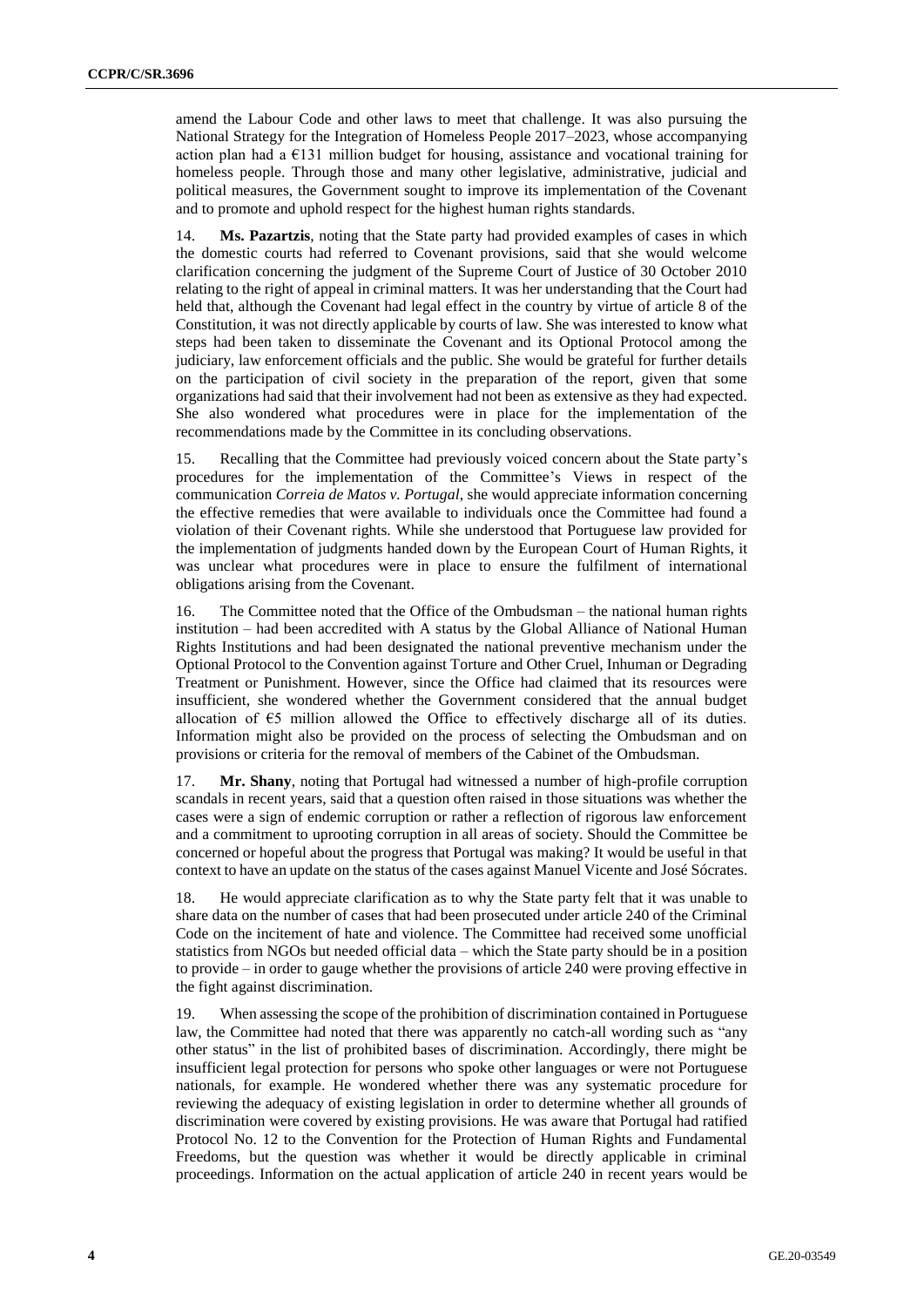helpful. Finally, he would also like to know to what extent racist or homophobic motives were considered to be an aggravating circumstance under the Criminal Code.

20. He would appreciate information about the measures adopted in follow-up to the recommendations made three years previously by the Committee on the Elimination of Racial Discrimination, which had expressed concern about the prevalence of racist discourse in the media and in sport. He would also like to know how accessible and effective the remedies available to victims of racial discrimination were proving to be; reports indicated that the proceedings in such cases were lengthy and that considerable effort was required to obtain sufficient evidence to secure a conviction, especially when members of the police force were the subject of the complaint.

21. He had found the State party's response to the questions posed in paragraph 11 of the list of issues [\(CCPR/C/PRT/Q/5\)](https://undocs.org/en/CCPR/C/PRT/Q/5) to be somewhat laconic. The Committee would like some more specific information concerning the criteria used for the issuance of judicial consent for surgical procedures such as sterilization and abortion to be performed on persons with disabilities. He would also appreciate clarification regarding reports that persons who appeared to have some form of mental disorder could be prevented from voting unless they could produce a certificate confirming that they had the capacity to exercise their right to vote. Did that requirement still apply? If so, it seemed that the burden of proof had been unfairly reversed. He was also concerned by reports of long delays in the issuance of multipurpose medical disability certificates and, consequently, in the provision of basic support and services for persons with disabilities. Was it true that benefits were not payable retroactively? If that were the case, then the impact of such delays would presumably be exacerbated.

22. **Ms. Tigroudja** said that reports from various sources attested to a considerable extent of structural discrimination against certain groups. For example, persons of African descent were apparently 15 times more likely to be in prison, and children of African descent were 3 times more likely to fail at school, while persons of African or Roma origin were also apparently discriminated against in housing and employment. She wondered how the authorities were able to monitor the impact of those problems, identify the vulnerabilities of specific groups and take targeted action to address them when they were not permitted to collect statistics disaggregated by racial and ethnic origin.

23. It was recognized that the new law on the rights of lesbian, gay, transgender and intersex persons offered strong protection against discrimination, but NGOs had identified certain shortcomings nonetheless. For example, the law did not expressly prohibit genital mutilation, and there were no guarantees of effective access to justice and reparation for victims. She wondered whether any additional improvements in the protection and support available for those persons were envisaged.

24. It would be useful to have updated figures on women's representation in senior civil service positions and, in particular, to know whether the legal minimum threshold of 40 per cent for their representation had been achieved. More generally, she would like to know what measures, in addition to quotas, the State party was using to build a culture in which it was easier for women to move into senior management positions in all areas of the public and private sectors.

25. While the number of complaints of domestic violence had increased, the number of convictions remained very low, suggesting that impunity was still an issue. In that context, she would like to know how successful the National Plan to Prevent and Combat Domestic and Gender-based Violence had been in reaching not only the victims, but also the aggressors, and what specific measures were being taken to raise awareness of the problem and combat the stereotypes that lay at its root. She would appreciate clarification as to whether all victims had access to shelters, irrespective of where they lived, rather than only women who were living in cities or large towns.

26. **Mr. Fathalla** said that the description of the new administrative procedure for resolving complaints of discrimination provided in the State party's replies to the list of issues [\(CCPR/C/PRT/RQ/5,](https://undocs.org/en/CCPR/C/PRT/RQ/5) paras. 38–44) did not mention the typical time frame. He invited the delegation to fill that gap and to give more detailed information on the complaints that had been addressed using the new procedure, including information on their outcomes. He would like to know whether the Commission for Equality and Against Racial Discrimination had sufficient resources to cope with the length and complexity of the new procedure and whether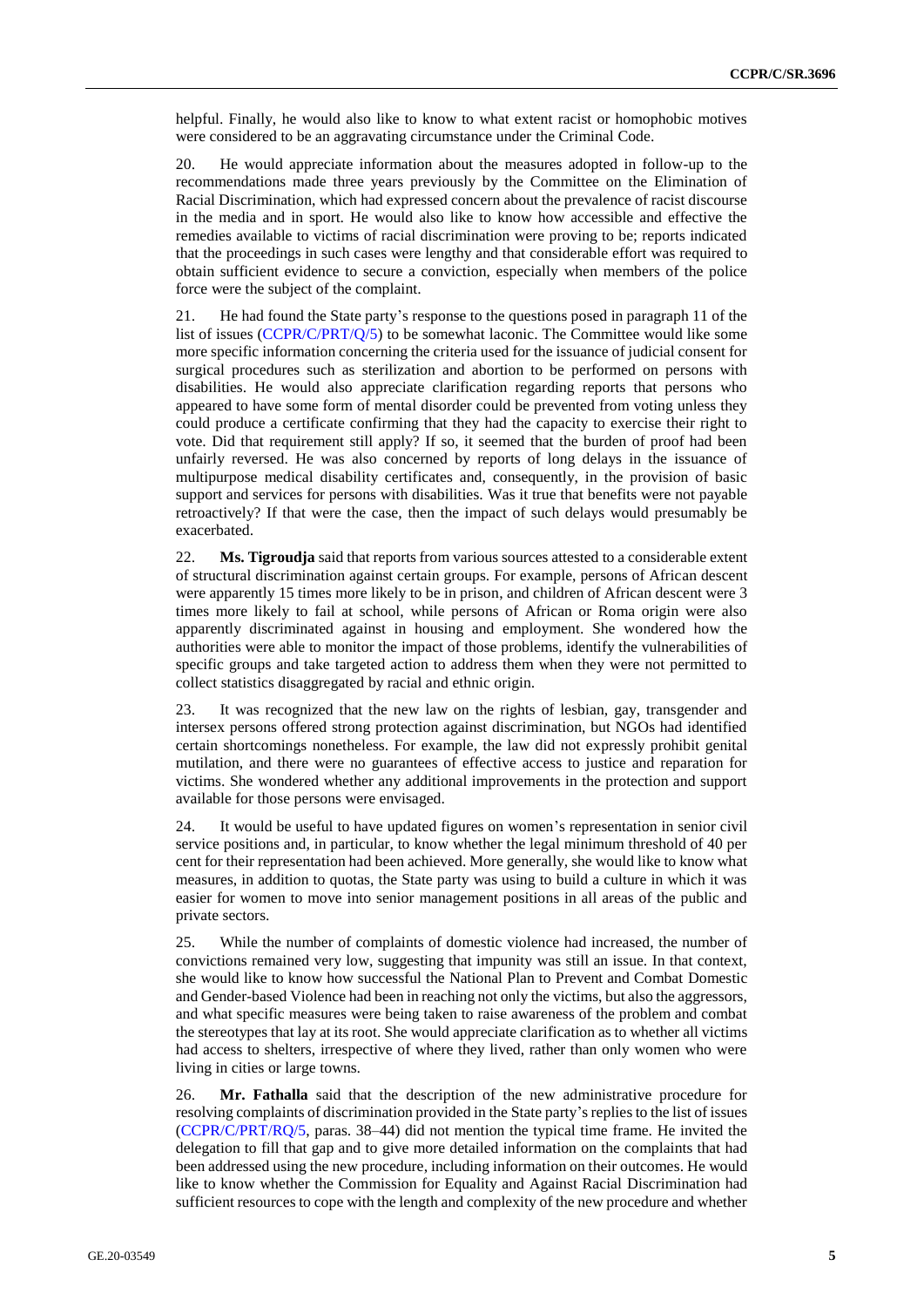it was fully independent, since it apparently reported to the Prime Minister. The delegation's comments on reports that the complexity of the procedure and the difficulties of obtaining evidence could deter victims from seeking redress would also be helpful.

27. The delegation might wish to comment on reports that persons of African descent were increasingly subjected to forced evictions without notice, without any possibility of seeking redress and without any offer of rehousing from the local authorities. It might also explain why it was that students of African origins were so vastly underrepresented in the country's universities. It had been suggested that the violence committed by some police officers against persons of African descent was attributable to the fact that officers who achieved good results and had good appraisals were able to choose the neighbourhoods in which they worked, while those officers who had less favourable assessments and were therefore under pressure to perform well were left to work in the poorer, disadvantaged neighbourhoods where there were sizeable black communities. It would be interesting to hear the delegation's views on that assertion. Information about action taken to investigate and prosecute police officers for acts of racial discrimination against persons of Roma and African descent, in particular, would be welcome, together with statistics disaggregated by ethnic origin, as the only information on the subject given in the replies to the list of issues was of a general nature.

28. **Mr. Quezada Cabrera** said that he would like to know more about the work of the Commission for Equality and Against Racial Discrimination and about its composition and its mandate. In view of the prevalence of hate speech, especially in the media and on social networks, data on offences of that kind would be helpful, as well as information about any measures under way or planned to ensure that hate crimes in the media and on social networks were duly investigated and punished.

29. **Mr. Muhumuza** said that he was concerned about the lack of statistics disaggregated by racial or ethnic origin. That shortcoming was, in his view, tantamount to denying the existence of racial discrimination, and he would appreciate an explanation of the reasons behind it.

## *The meeting was suspended at 4.15 p.m. and resumed at 4.40 p.m.*

30. **Mr. Lopes da Mota** (Portugal) said that the case concerning the right to appeal a second-instance decision that had been brought before the Supreme Court of Justice in October 2010 had raised some interesting questions about the relationship between domestic law, the Covenant and the Constitution. In his capacity as a Supreme Court judge, he was actually the author of that decision. The case had had no direct precedents. The defendant had received a suspended prison sentence on second instance; in cases involving sentences of less than 5 years, the rules of criminal procedure did not allow for the possibility of challenging a court of appeal's ruling before the Supreme Court. However, that provision ran counter to article 14 (5) of the Covenant, which established that all persons convicted of a crime had the right to have their conviction and sentence reviewed by a higher tribunal. Furthermore, another case brought before the Supreme Court, which had similarities but differed in that a custodial sentence had been handed down by the court of second instance, had been referred to the Constitutional Court, which had ultimately found that the rule of criminal procedure that disallowed second appeals was unconstitutional.

31. In the case in question, he had had two options: either to disallow the appeal based on the rule of criminal procedure that prohibited second appeals in cases involving sentences of less than 5 years; or to admit the appeal on the grounds that the rule was unconstitutional. However, as a Supreme Court judge he had not been empowered to issue a declaration of unconstitutionality, and the matter had had to be referred to the Constitutional Court, which was currently considering the case. A decision was expected in the near future and would likely, in his view, admit the appeal. Under Portuguese law, international law theoretically ranked midway between the Constitution and domestic legislation. However, there was no express rule of criminal procedure that allowed a Supreme Court judge to derogate from domestic legislation on the grounds that it was incompatible with international law.

32. **Ms. Alverenga** (Portugal) said that representatives of civil society maintained a regular dialogue with the National Committee for Human Rights and were invited to comment at least once a year on the reports that Portugal was due to submit to treaty bodies. NGOs had submitted observations on the fifth periodic report of Portugal to the Committee on 5 October 2018. The Ombudsman was appointed for a four-year term, renewable once,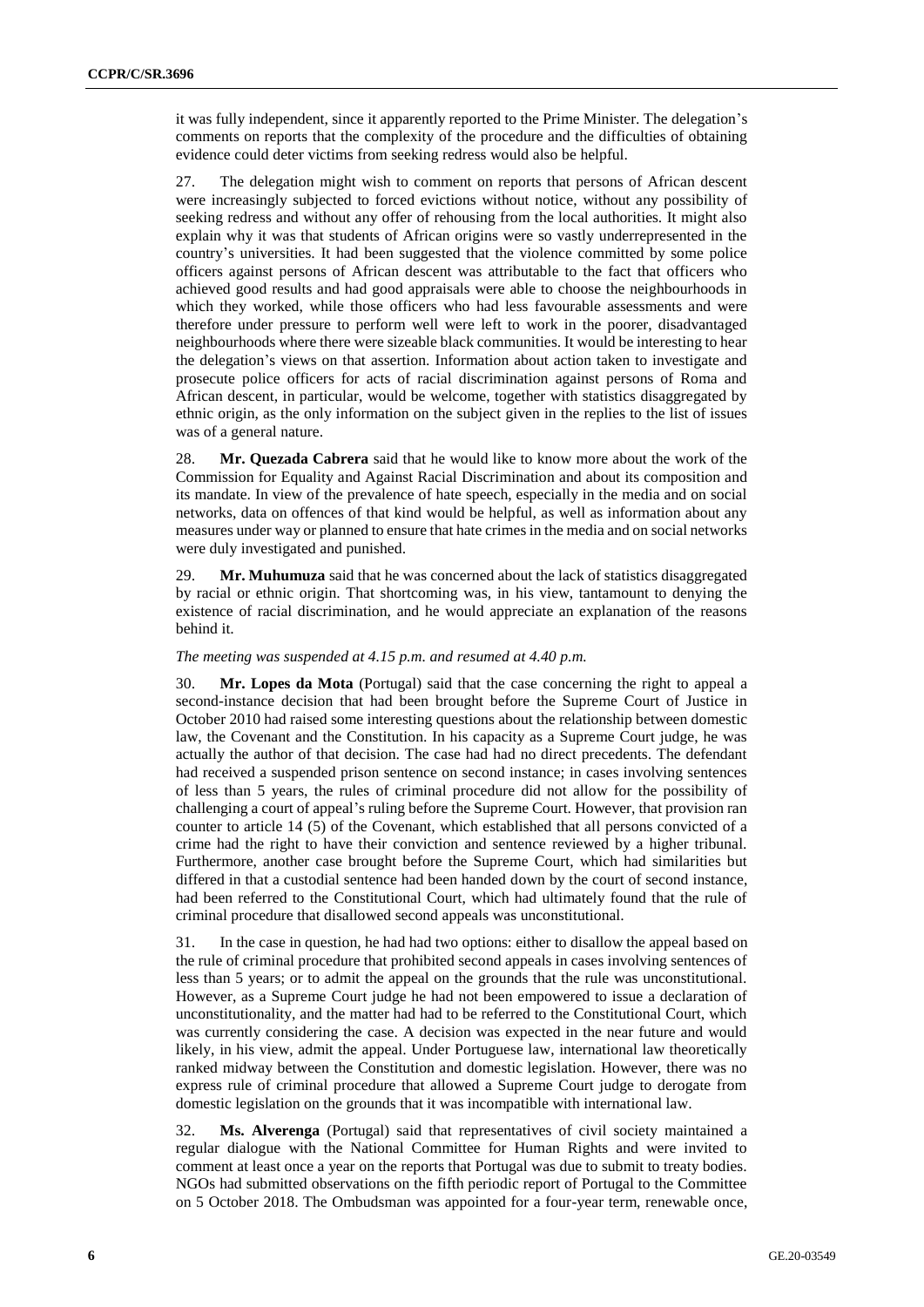by a qualified majority of two thirds of the members of the Assembly of the Republic who were present in plenary. The Office of the Ombudsman was an independent body, and the incumbent Ombudsman could not be removed from office during his or her term. The Ombudsman was responsible for appointing his or her own deputies, who must meet a certain number of criteria, including proven integrity and independence. The budget of the Office of the Ombudsman was established by the legislature. It had remained stable in recent years but it was true that it was not sufficient to ensure that the Office could fulfil its mandate effectively, and that issue had been raised with the authorities. It was also true that there had been a prolonged delay in the issuance of disability certificates in 2017 which had in part been the result of a decrease in staffing levels. Portugal had been in the midst of a period of economic austerity at that time which had entailed staff cuts. It was important to note, however, that applicants for disability allowances were entitled to receive the allowance as soon as their application had been accepted. With regard to gender parity, women were well represented in senior posts in government ministries. In the Ministry of Foreign Affairs, for example, three of the five senior political positions were occupied by women.

33. **Mr. Lopes da Mota** (Portugal) said that strict budgetary restrictions had been in place in Portugal for a number of years. The lack of financial resources had had an adverse effect on the work of all State institutions. Nonetheless, the Office of the Ombudsman had been and would continue to be able to fulfil its mandate effectively, as evidenced by the report submitted by the Office to the Committee as background information for the State party's periodic report.

34. **Ms. Pimentel** (Portugal) said that, with regard to the issue of corruption, the State party's legislative framework had been bolstered by the ratification of the Additional Protocol to the Criminal Law Convention on Corruption of the Council of Europe and by the adoption of a number of other legal instruments pursuant to recommendations made by the Council of Europe Group of States against Corruption and the Organization for Economic Cooperation and Development. The recently adopted Governmental Code of Conduct clarified the conditions under which members of the Government were permitted to accept gifts and invitations from private entities. The Council for the Prevention of Corruption had ruled that all public authorities were required to prepare corruption risk management plans. In late 2019, the Government had approved the establishment of a working group tasked with defining a comprehensive national strategy to combat corruption, developing government programmes on the issue and preparing a national anti-corruption report. Those measures had made members of society more aware of the Government's efforts to combat corruption.

35. **Mr. Lopes da Mota** (Portugal) said that Portugal had the legal framework and the material and financial resources to combat corruption effectively. Experience had shown that the Government's system for detecting corrupt practices and prosecuting the perpetrators was working well and was helping to prevent other complex forms of criminal behaviour, such as money laundering.

36. **Mr. Tainhas** (Portugal) said that, under Portuguese law, defendants in criminal proceedings were not permitted to conduct their own defence. Although such persons were allowed to participate in the preparation of their defence, qualified legal counsel was required to take the lead. Defendants might not have the requisite technical knowledge to represent themselves effectively and were not in a position to take an objective approach to their case. Defendants were free to submit complaints to the Office of the Ombudsman. The Government could not provide statistics on the number of proceedings opened, investigations conducted or convictions handed down on the basis of article 240 of the Criminal Code because the collection and retention of such data were prohibited under Portuguese law. Article 240 was very broad in scope, although it did not cover all prohibited grounds for discrimination listed in the Covenant; for example, it did not cover discrimination on the grounds of language. However, Protocol No. 12 to the Convention for the Protection of Human Rights and Fundamental Freedoms did address that particular form of discrimination. Racial or xenophobic motives were considered to be aggravating circumstances under Portuguese criminal law in cases of murder and assault.

37. **Mr. Pina** (Portugal) said that the Commission for Equality and Against Racial Discrimination worked to ensure access to justice for victims of discrimination on the grounds of race, ethnicity, skin colour, nationality, descent or home country. It was authorized to receive complaints of discrimination, to initiate administrative proceedings and to hand down administrative decisions. Complaints could be submitted through email, on the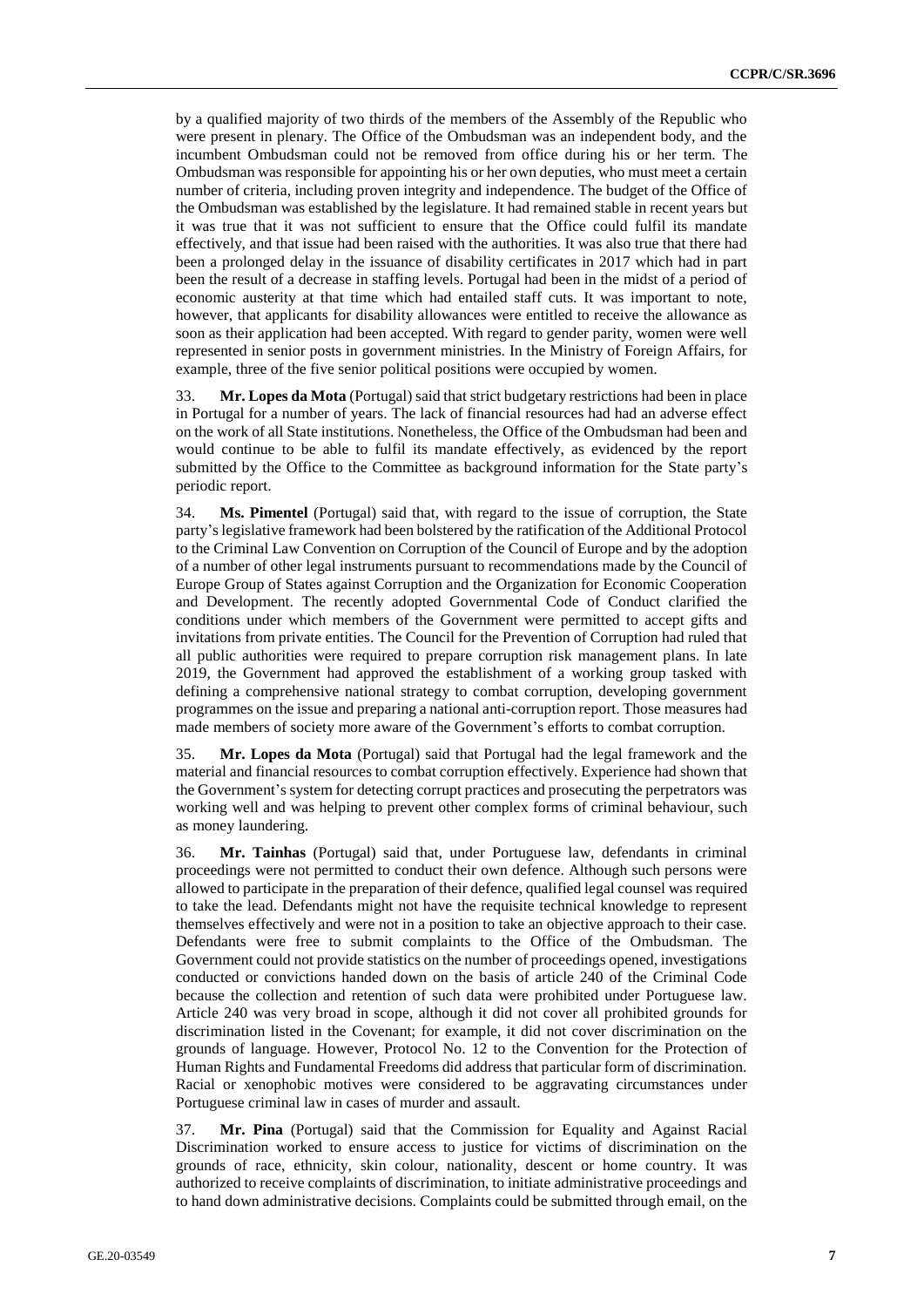Commission's website, in person at the Commission's offices or through law enforcement agencies. All public entities kept registers of the reports and complaints brought to their attention, and all such reports pertaining to racial discrimination were referred to the Commission. Following major legislative changes in 2016, the remits of the High Commission for Migration and the Commission for Equality and Against Racial Discrimination had both been expanded. New legislation expressly prohibited multiple discrimination and discrimination by association and empowered the Commission for Equality and Against Racial Discrimination to request information directly from law enforcement agencies and other stakeholders. The Commission was bound by law to initiate proceedings within 90 days of receiving a complaint, although an extension of 60 days could be requested in complex cases. The total number of complaints received each year had significantly increased between 2014 and 2019, primarily owing to increased awareness on the part of the general public of discrimination and of the work of the Commission.

38. Taking complaints to the stage where the judicial authorities were in a position to convict the perpetrator was often made difficult by victims' reluctance to cooperate with the complaints procedure after having submitted their initial report. All efforts were made to reassure victims that the complaints mechanism was confidential and effective. The Commission for Equality and Against Racial Discrimination was composed of 31 independent members drawn from various sectors, including representatives of parliamentary groups, the Government, immigrants' associations, anti-racism associations, trade unions, employers' associations and the Roma community. It was headed by the High Commissioner for Migration, who was assisted by a bureau of support staff from the High Commission. The investigation of complaints was handled by legal experts within the bureau, but all decisions were handed down by a group comprising the High Commissioner and two other members. A new ministerial department for integration and migration had been established, and the Commission for Equality and Against Racial Discrimination would soon be separated from the High Commission for Migration and brought under the authority of that new department. Awareness-raising campaigns had been launched to tackle hate speech on social media. The Government and various associations had recently met with representatives of Facebook in order to discuss strategies for dealing with online racial discrimination. Evidence of online hate speech was reported to the Public Prosecution Service.

39. **Mr. Abrantes** (Portugal) said that a number of measures had been taken since 2016 to combat violence and hate speech in the area of sport. Awareness campaigns on the subject had been conducted, a specific body for the prevention of violence in sport had been established, and a new law had been passed on the prevention of violence, intolerance and xenophobia at sporting events that placed greater responsibility on event organizers and supporters' associations to address those problems.

40. The Government had stepped up its efforts to collect disaggregated data on school abandonment with a view to addressing the considerable disparities between different social groups, which were attributable to a range of socioeconomic and cultural factors. By adopting an education policy aimed at the success and inclusion of all pupils, the Government had managed to reduce the primary and secondary school dropout rate by 30 per cent. It had taken steps to ensure that complaints of discrimination in the field of education were addressed and that classes were not composed primarily of pupils from a single social or cultural group. It had also introduced programmes to promote intercultural education, to support vulnerable pupils and to ensure the inclusion of Roma children.

41. **Ms. Galhardo** (Portugal) said that only persons with dementia who had been hospitalized in a psychiatric institution were unable to vote. Persons with a motor, sensory or intellectual impairment could request assistance in exercising their right to vote, provided that they had the necessary medical certificate. There had been delays in issuing multipurpose medical disability certificates because medical boards were understaffed and because the number of requests for certificates had significantly risen following the increase in tax benefits for certificate holders and the decrease in the issuance fee from  $\epsilon$ 50 in 2016 to  $\epsilon$ 12.50 in 2018.

42. **Mr. Caetano** (Portugal) said that all decisions relating to sterilization, scientific research, electroconvulsive therapy, abortion and psychosurgical interventions that involved persons with disabilities who had been declared legally incapacitated were based on a medical assessment and a legal declaration made by the person concerned with the assistance of a legal representative. Decisions relating to sterilization must be considered by the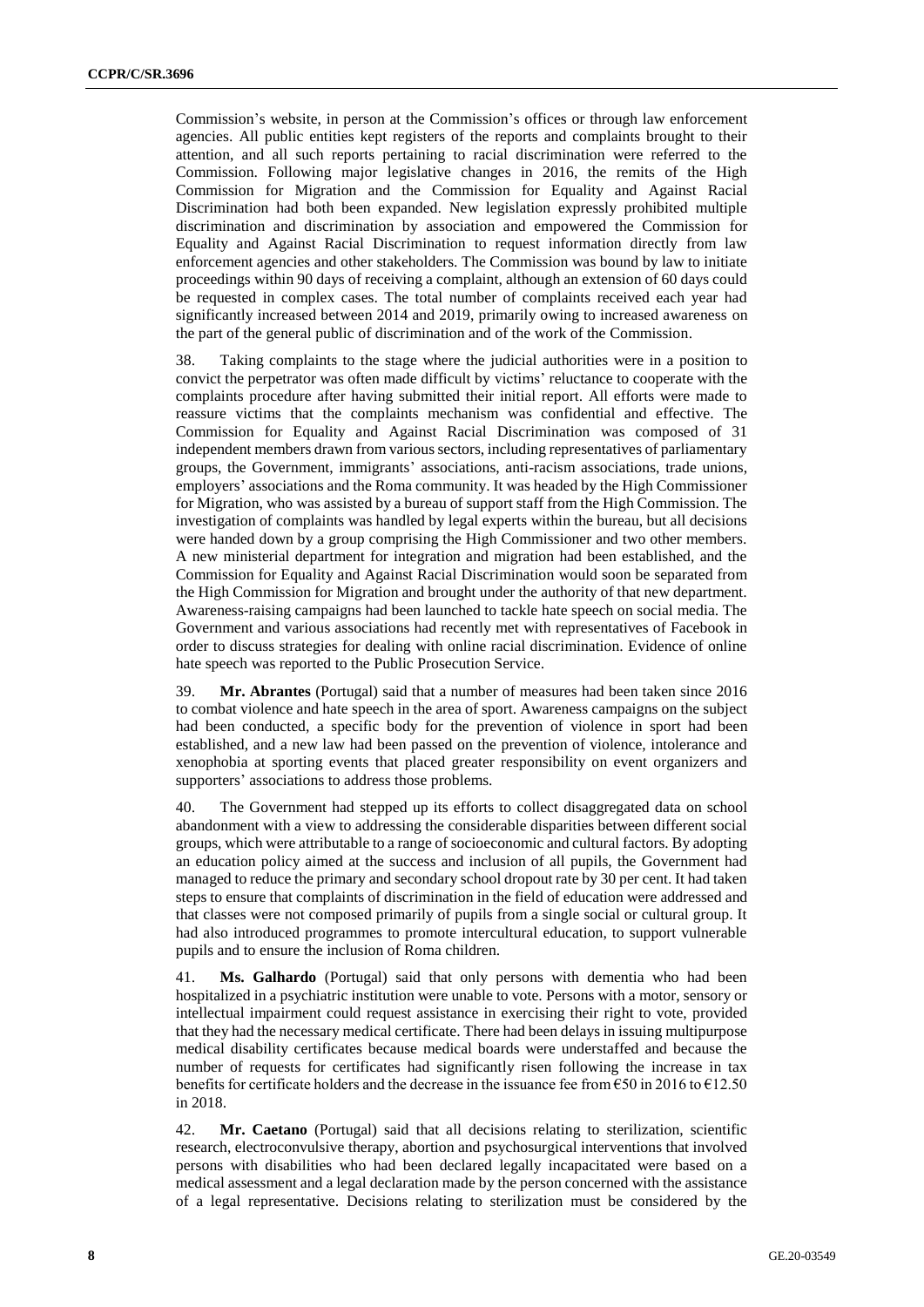National Medical Ethics Association and approved by the courts; sterilization was practised only in cases where there was a serious risk to life. Psychosurgical interventions could be performed only on the basis of a judicial decision, an opinion from the Mental Health Council and the consent of the person concerned. Similarly, individuals could not be required to undergo electroconvulsive therapy or to participate in scientific research without their consent. Decisions relating to abortion were taken all the more seriously in cases where the person had a disability, although there was no specific standards governing such cases.

43. **Ms. Marques** (Portugal) said that article 5 of the new law on the rights of lesbian, gay, bisexual, transgender and intersex persons stipulated that minors could not undergo surgical, pharmacological or other interventions that would result in changes to their body or sexual characteristics until their gender identity had been established, except in cases where they were deemed to be at risk. There had been some cases in which medical interventions involving intersex persons had been found to constitute genital mutilation.

44. As a result of the implementation of Act No. 62/2017, the proportion of women in decision-making positions in State-owned companies and listed companies had increased. The Parity Act had been amended to stipulate that women must account for at least 40 per cent of the members of the legislature; as a result, the proportion of women members of the Assembly of the Republic had risen from 33.3 to 38.7 per cent following the legislative elections of 2019. A similar law stipulating that women must account for 40 per cent of senior civil servants had recently been passed; the impact of that law would be evaluated later in 2020. The Forum of Companies for Gender Equality had carried out awareness-raising activities in various companies in order to promote gender equality in the business world.

45. Civics courses covering issues such as human rights and gender equality were taught at all levels in the schools in order to combat gender stereotypes. The Government had produced guidance for primary and secondary school communities on identifying and responding to cases of domestic violence. The Directorate-General for Reintegration and Prison Services had put in place a programme that was aimed at preventing perpetrators of domestic violence from reoffending. An extensive network of emergency response centres had been set up in order to support victims of domestic violence. Additional support was provided to victims with disabilities or mental health problems. All services for victims of domestic violence were free of charge. The Government was increasing its investment in those services in order to make them available throughout the nation; as things currently stood, those services were available in over 74 per cent of the country.

46. **Ms. Lopes** (Portugal) said that members of the National Republican Guard, the Public Security Police and the Immigration and Border Services received initial training on human rights, non-discrimination and the principles governing the use of force. Other training programmes for law enforcement officers included the "Together for All" programme, which covered issues such as diversity and intercultural dialogue.

47. Misconduct on the part of law enforcement officers was dealt with by the Inspectorate-General of Home Affairs or the courts. There had been five disciplinary cases involving members of the Public Security Police in 2016, compared with one case in 2017, six cases in 2018 and no cases in 2019. There had been two disciplinary cases involving members of the National Republican Guard in 2019. There was nothing in national law that provided for law enforcement activities to be stepped up in certain communities based on the composition of those communities.

48. **Ms. Pimentel** (Portugal) said that there were several reasons why the number of convictions for domestic violence had remained low despite an increase in the number of complaints. One reason was that such violence often took place behind closed doors and was therefore difficult to prove in court. Another was that some victims were unwilling to lodge a complaint or reluctant to cooperate in cases where a complaint had been filed by a third party. In addition, some victims made a complaint but later retracted it.

49. **Mr. Shany** said that he did not understand why the State party was unable to reveal how many court cases had been brought under article 240 of the Criminal Code. It also remained unclear to him whether Protocol No. 12 to the European Convention for the Protection of Human Rights and Fundamental Freedoms took precedence over the Criminal Code. It would be helpful if the delegation could specify the exact article of law in which racist and homophobic motives were defined as aggravating circumstances.